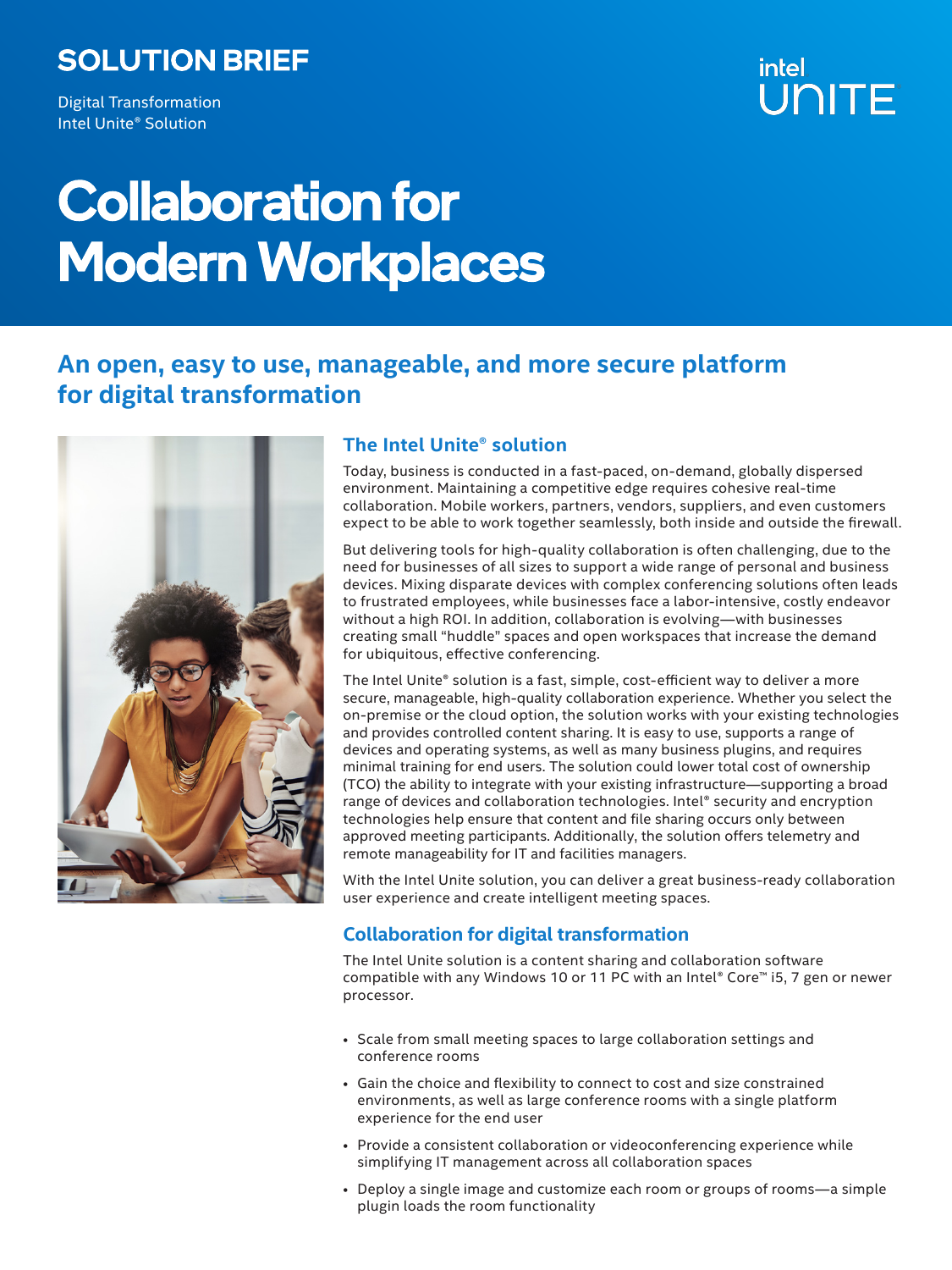## TURN CONFERENCING PAIN POINTS INTO A HIGH-QUALITY COLLABORATION EXPERIENCE

### **IT decision-maker challenges**

- Collaboration and conferencing solutions are often not easy to implement and use and do not scale easily across a broad set of collaboration spaces
- Limited deployment choices, investment ROI, recurring maintenance, and service costs can all increase TCO
- It is difficult to support and manage multiple platforms cost effectively
- A plethora of collaboration technologies and mixed environments create interoperability and management problems
- Available solutions often do not work across different operating systems and devices
- Shared data and files are vulnerable to security threats

#### **End user challenges**

- User interface is not intuitive
- Time is wasted setting up meetings
- Different dongles are needed to connect to the projector and present
- Only one person can present at a time; need to physically remove the dongle to connect with the next presenter's PC
- Can't have multiple presentations shown simultaneously
- Poor audio and visual quality
- Does not seamlessly support different devices

## **Intel Unite® solution**

- **Open and extensible platform:** Supports most common devices and operating systems, and many business plugins
- **Cost-effective:** Affordable solution, whether onpremise or cloud-hosted
- **Simplified manageability:** Remote management via the optional Intel® vPro™ platform delivers a complete manageability solution across devices and peripherals
- **Improved security:** Helps safeguard data, content, and file sharing; helps control user access; helps protect data through hardware-level security and encryption features
- **Ease of use:** Users can quickly start meetings and wirelessly share content without dongles, adapters, or cables, and interact seamlessly with the touch interface
- **Improved collaboration:** Share multiple screens at a time and annotate to bring attention to important information
- **Integrated telemetry:** Provides IT and facilities managers with advanced analytics on room usage
- **Admin portal:** Allows IT to manage deployment and troubleshoot remotely

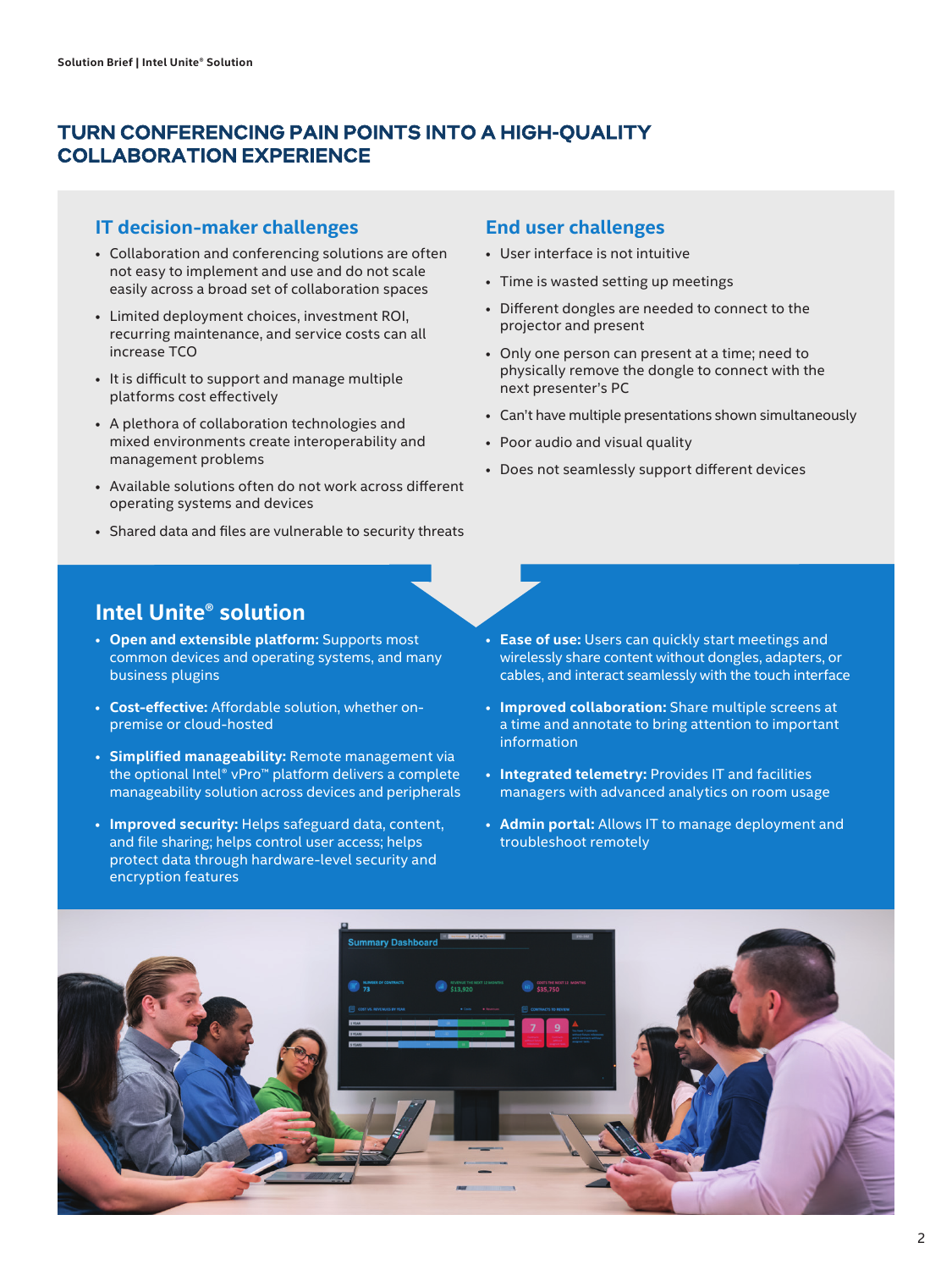## KEY FEATURES AND BENEFITS

Easily and cost-effectively modernize meeting spaces. The solution provides instant meeting connections and the ability to share and collaborate with content, while giving IT an open platform that works across a mixed environment.

## **Open platform**

The Intel Unite solution is an open platform, working with existing conference room technology to maximize current investments. The open architecture supports a breadth of plugins to extend the meeting experience—from unified communications to lighting and temperature controls to digital whiteboarding.

- Supports devices with Windows, macOS, iOS, Android , Chromebooks, and Linux-based operating systems (Fedora, Red Hat, and Ubuntu) \*
- Extensible platform with a breadth of plugins: Unified communications plugins for Zoom, Teams, and Cisco Webex.\* Plus, a growing list of plugins for digital whiteboards, room A/V controls, document camera, guest access, meeting join, and analytics. See the growing list of apps for the Intel Unite solution at **[uniteappshowcase.intel.com](https://uniteappshowcase.intel.com/)**
- Customizable to fit specific business needs, including display configurations and the user interface

## **Security and manageability**

The Intel Unite solution is designed to deliver more security.

- All content shared across Intel Unite software is end-toend encrypted to help protect meeting data within your secure network
- Configurable rotating PIN ensures that only the people invited to a meeting attend
- Protected Guest Access enables guests to attend in a more secure way without accessing the corporate network
- Remotely manage, update software, and troubleshoot from the Intel Unite Admin Portal, saving time and costs
- View telemetry data on connections, presentations, and average meeting times in all of your Intel Unite solutionenabled meeting spaces. Measure the usage of hardware, software, and conference room utilization to inform space planning and help maximize ROI.
- Intel® Stable Image Platform Program (Intel® SIPP), available with the optional Intel vPro platform, provides the assurance of platform stability and helps eliminate disruptive driver issues
- Works within IT's existing failover infrastructure and security protocols
- Interoperability to evolve and future-proof your business

## **Seamless, high-quality user experience**

This simple wireless collaboration solution with an interactive user interface lets users start meetings quickly and run them efficiently. Content is shared seamlessly to meeting rooms, and remote users and guests can easily and more securely connect into meeting sessions.

- Meetings can be scheduled in Outlook\* from Windowsbased clients and joined with a click, no PIN required
- Ultrasonic meeting join allows meeting participants to walk into a meeting room, launch their Intel Unite app, and automatically connect into their meeting securely, no PIN required
- Fast file sharing: Attendees simply click on a file to make it available to everyone in the meeting
- Native touch integration allows users to manage the meeting from the front of the room with a touch-enabled display. The inclusion of screen control (touchback) allows users with Windows 10 clients to untether from their devices and control their presentations from the room display.
- Annotation feature allows participants to draw attention to anything on the screen, circling, underlining, or jotting notes as if using a whiteboard
- Switch presenters with a single click—no more passing the cable or switching chairs
- Supports multiple simultaneous presenters—up to 4 screens per display and up to 3 displays
- Supports in-room HD audio/video playback

## **Simple to deploy and maintain**

The Intel Unite® solution combines wireless content sharing software with an enabled Intel Unite hub computer. The Intel Unite hub supports multiple form factors to allow flexibility in implementation, including mini PCs and all-in-ones or an Open Pluggable Specification-based platform. These devices pack performance, remote manageability, and advanced security—converting an ordinary meeting room into an intelligent collaboration space.